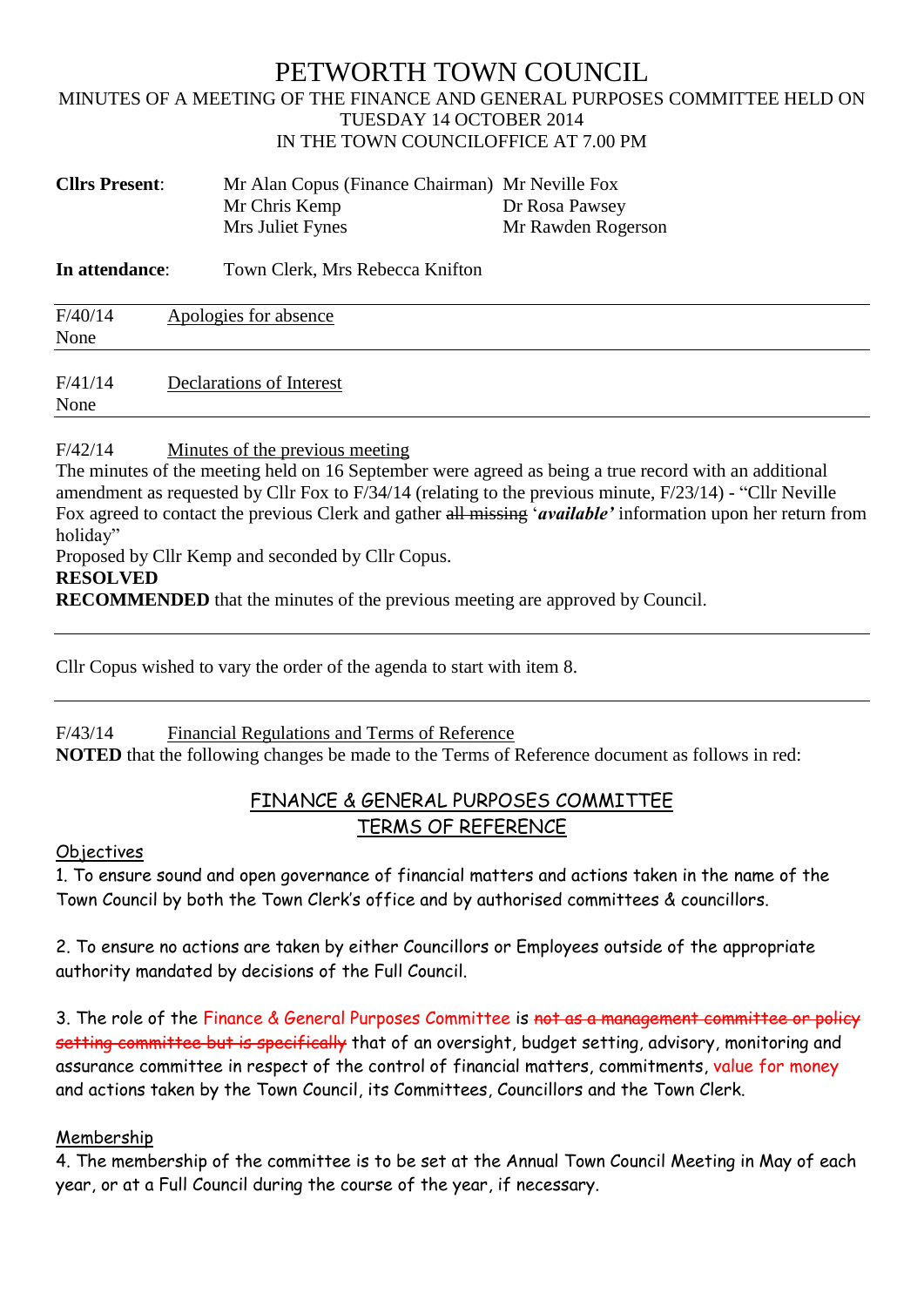5. Membership of the Finance & General Purposes Committee should be no more than 6 in number and should include specifically plus the Chairman of the Council as ex-officio and ideally any Councillors who are at the time authorised by the Full Council to sign cheques or other payment orders on behalf of the Town Council.

6. It would also be desirable for membership of the Finance & General Purposes Committee to include only those Councillors who have relevant experience to deal with the aims and objectives of the Finance & General Purposes Committee and fulfil the detailed role defined below.

## Meetings

7. Meetings should be monthly to include August and December whereby and at other times if deemed necessary by Full Council.

# Detailed Role

8. Overall monitoring of financial matters and use of reserves against the approved budget for the Council.

9. Initial consideration of the Final Accounts and Annual Return, advising the Full Council on their contents.

10. Review the Committee and Working Group budgets imposed on the Town Clerk and make recommendations to the Full Council if any concerns arise.

11. To make recommendations to the Full Council to encourage and facilitate the development of all Councillors' individual knowledge, experience and capability across the full spectrum of Town Council responsibilities.

12. To consider matters of compliance within the Code of Conduct.

13. To ensure that an appropriate level of Internal Audit is conducted.

14. In conjunction with the Clerk, to ensure that sufficient Internal Control is present in Town Council procedures, to provide Councillors with adequate assurance to enable the appropriate statements to be made.

15. The Finance & General Purposes Committee should also take the lead in reviewing the Town Council's Standing Orders & Financial Regulations.

16. The Finance & General Purposes Committee should review the Town Council's Committee structure and make recommendations to the Full Council for appropriate changes.

17. The Finance & General Purposes Committee should take the lead in reviewing the other policies of the Town Council, making recommendations for their adoption, and monitoring their compliance.

18. Subject to the restrictions made necessary under data protection and confidentiality controls, the Finance & General Purposes Committee should be able to ask for any required information.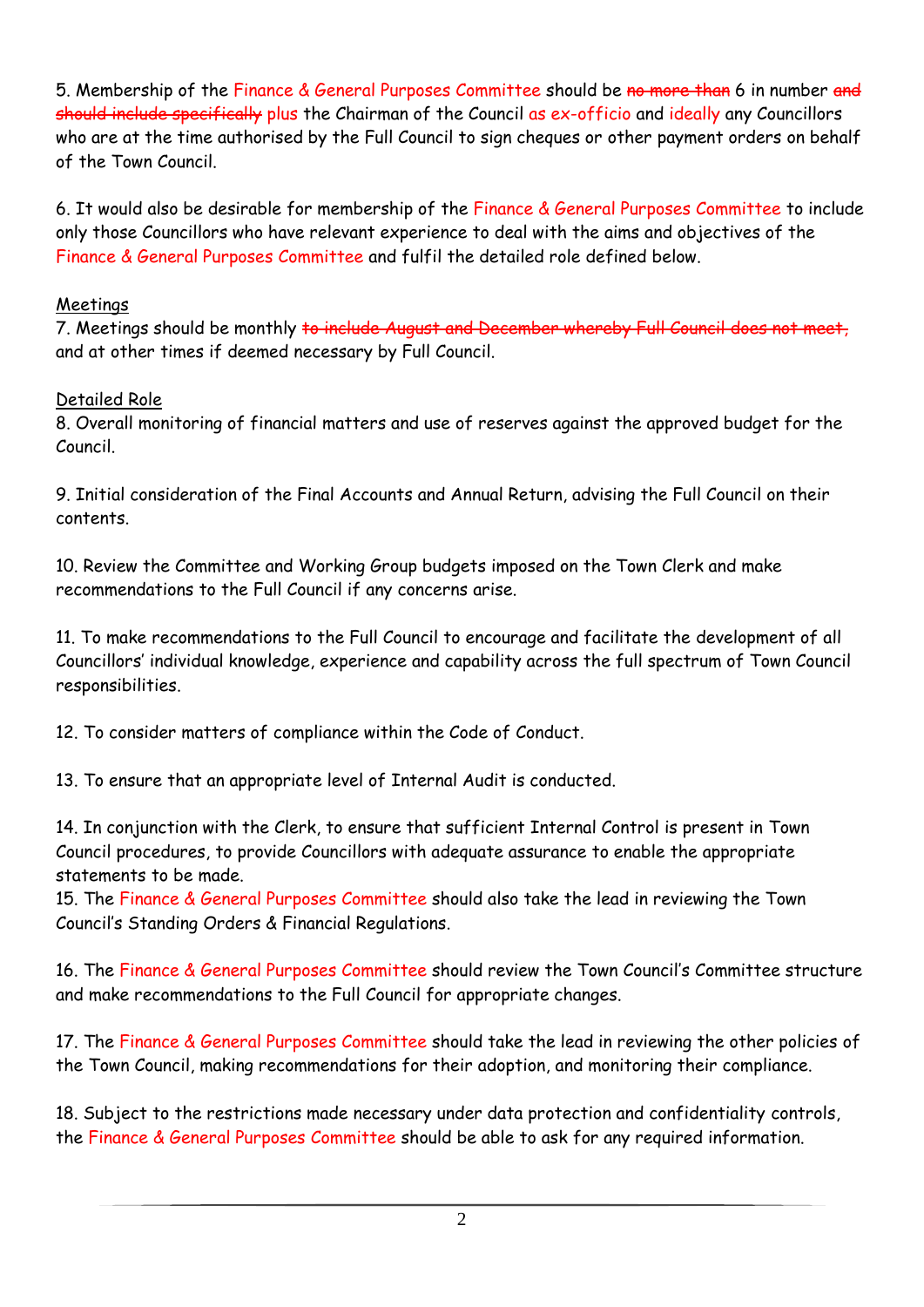### Scheme of Delegation

19. The Full Council delegates the above roles to the Finance & General Purposes Committee on the basis that the resultant work is being undertaken for the Town Council as a whole.

20. The Finance & General Purposes Committee is to advise the Full Council on the necessary steps required to ensure the continuing probity and legality of its actions.

Proposed by Cllr Kemp and seconded by Cllr Pawsey.

**RECOMMENDED** that the above pre-circulated Terms of Reference be put forward for adoption by Council on the  $16<sup>th</sup>$  of October.

**AGREED** that the draft Financial Regulations will be cross referenced with the Council's existing Standing Orders and Finance Process Documents by Cllr Pawsey. Cllr Pawsey to liaise with the Clerk to produce the standalone document.

**AGREED** that the draft document will be sent out to Members for comments prior to the meeting of Council in November to ensure its adoption on Thursday the  $20<sup>th</sup>$  of November.

Cllr Rogerson asked Cllr Copus for a leave of absence as it was his wedding anniversary which was duly given.

### F/44/14 Matters Arising

F/16/14: Insurance: **NOTED** that the Clerk and the Chairman are meeting SSE on Thursday the 16<sup>th</sup> of October to discuss the dangerous lamp post that needs repair, the replacement schedule of the lamp posts and to request a condition report on those owned by PTC.

**NOTED:** That due to an unprecedented workload, the Clerk will continue to action the following matters arising:

- Stonemasons Civil Action being processed.
- Outset request for grant.
- Khameleon change to cleaning schedule.

F/36/14: Invoices: **NOTED** that there had been £500 set aside in the budget for the Farmer's Market but it was unclear what this money is to be paid out for. Further investigation to be undertaken.

Website: **NOTED** that the annual rental of the server space is £45 with an additional fee of £130 per annum for back-up facilities.

**NOTED** that the annual running costs are therefore £175.

Clock: **ACTION:** The Clerk to request and condition report from the Clock Company. The Clerk to also request copy correspondence and contract as no such documents exist in the office.

Naldrett: **ACTION**: The Clerk to find out whether their fees are for the cutting season or for the whole year.

F/38/14: Mandate: **NOTED** that the paperwork has been sent in to NatWest. **ACTION**: Cllr Copus to chase.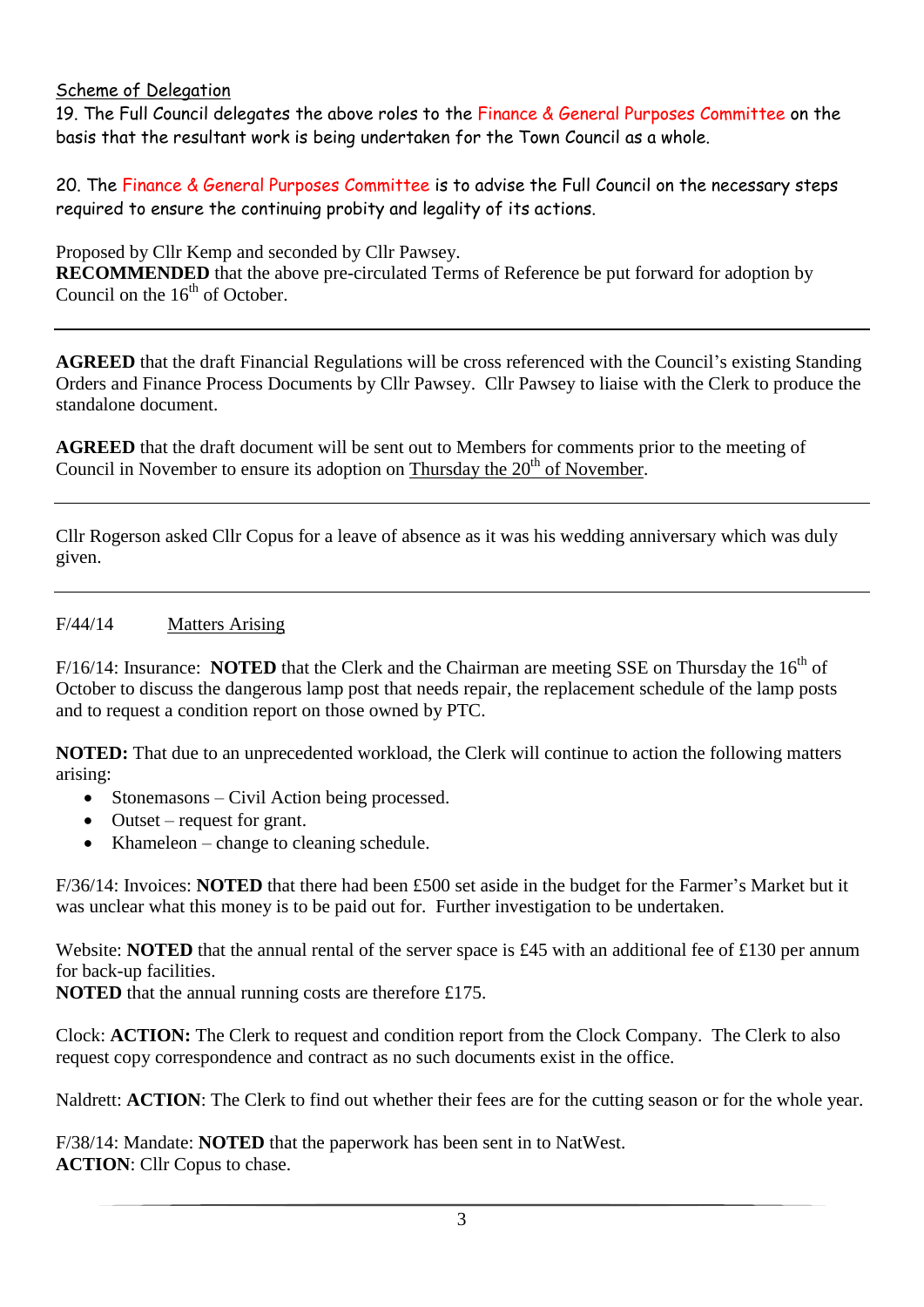F/39/14: Petworth Pages: **NOTED** that the PBA are emailing through their business plan to the Chairman. An update to be given at the next meeting of Council.

Asset Register: **NOTED** that Cllr Pawsey had found a hard copy of the 2012 Asset Register at her house. **ACTION:** Cllr Pawsey to amalgamate the newly compiled version and the 2012 version and revert to the Committee.

**NOTED** that financial values will have to be reconsidered.

**NOTED** that the murals are due to be valued.

## F/45/14 Receipts

| Gillespie               | 08/09/2014 | 120.00    | <b>Petworth Pages</b> |
|-------------------------|------------|-----------|-----------------------|
| Simmonds Saws           | 11/09/2014 | 120.00    | <b>Petworth Pages</b> |
| <b>Community Garden</b> | 11/09/2014 | 25.00     | <b>Xmas</b> Event     |
| McCrae                  | 11/09/2014 | 25.00     | <b>Xmas</b> Event     |
| Ticehurst               | 19/09/2014 | 35.00     | <b>X</b> mas Event    |
| Ridgway                 | 19/09/2014 | 75.00     | <b>Petworth Pages</b> |
| Leconfield              | 19/09/2014 | 80.00     | <b>Petworth Pages</b> |
| Precept (CDC)           | 23/09/2014 | 28,608.00 | $2nd$ half Precept    |
| Int (NatWest)           | 30/09/2014 | 4.85      | Interest              |

### NOTED by the Committee.

### F/46/14 Invoices for approval

| R Knifton        | 1,083.85 | Clerk's Salary             | October                       |
|------------------|----------|----------------------------|-------------------------------|
| <b>HMRC</b>      | 505.39   | Clerk's Salary             | October Tax and NI            |
| Naldrett         | 497.50   | Rosemary/Hampers           | September                     |
| PKF Littlejohn   |          |                            |                               |
| <b>LLP</b>       | 480.00   | Audit Fee                  | <b>External Audit</b>         |
| Alert Locksmiths | 193.20   | Office Expenditure         | Door & window locks           |
| The Leconfield   |          | <b>Allotments Rent and</b> |                               |
| Estate           | 750.00   | Water                      | 6 Month Rental                |
| Southern Water   | 56.90    | Office Water               | April to Sept                 |
| <b>SSE</b>       | 260.05   | <b>Street Lighting</b>     | June to Sept                  |
|                  |          | Office Rent & Service      |                               |
| <b>CDC</b>       | 1,560.00 | Charges                    | $1/4$ to Dec                  |
| M R Welch        | 134.00   | Office Expenditure         | Water Heater                  |
| R J Martin       | 727.50   | Audit Fee                  | Internal Audit                |
| Fiona Kemp       | 13.06    | Office Expenditure         | Tour of Britain Hosting       |
| Fiona Kemp       | 38.98    | Office Expenditure         | Training                      |
| Austens          | 91.96    | Office Expenditure         | Kitchen and Picture Equipment |
| Jonathan Cann    | 180.00   | Xmas Event                 | <b>Children's Entertainer</b> |
|                  |          |                            |                               |

The Committee examined the list of payments. Cllr Fox wished to examine the HMRC produced payslip and year to date summary for correctness. The Clerk explained that the information had come directly from HMRC. Further to Cllr Fox's examination, he agreed that the figures from the RTI system were correct.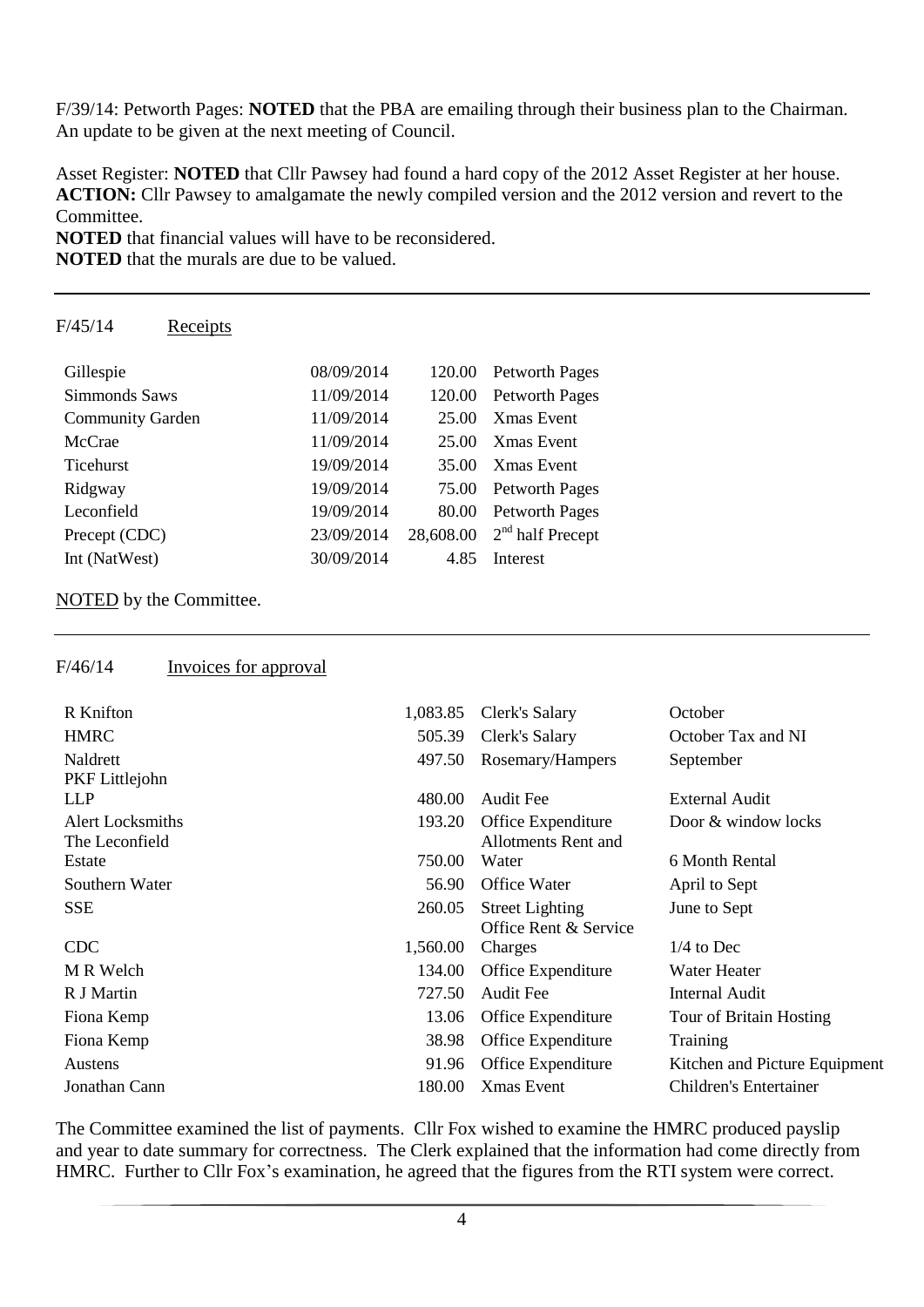Cllr Fox wished to query the payment to the Internal Auditor. Cllr Fox wished to state for the minutes that he had not seen the evidence from which the Audit Report had been produced and until this had been presented to him, he proposed that this payment should not be recommended to Council by the Committee.

It was decided that further to the Auditor's presentation of the report to be heard on Wednesday the  $15<sup>th</sup>$  of October, it should be up to the Council as a whole to decide whether the payment should be made.

Cllr Fox also stated that the hourly fee of £30 was very low for an Auditor. The Clerk explained that the fee was minimal because the independent Auditor had been sought and sent in by SSALC under emergency measures and that SSALC were supporting the Town Council.

Cllr Copus, in the interests of fairness, agreed that the payment should be taken to Council.

Cllr Fynes wished to seek clarity on why the Audit had been deemed necessary as she had always noted that the Councils finances had been competently undertaken and receipts had always been written into the paying in book. The Clerk presented Cllr Fynes with the paying in book which showed that all receipts paid in prior to the employment of the new Clerk had not been recorded appropriately.

Proposed by Cllr Fox and seconded by Cllr Copus.

A vote by way of a show of hands took place with 4 Cllrs voting in favour and Cllr Kemp abstaining.

**RESOLVED** that a **RECOMMENDATION** for the payment to the Auditor should not be decided until after the Audit Report meeting takes place on Wednesday the 15<sup>th</sup> of October with an **AGREEMENT** to decide its approval at Council on the  $16<sup>th</sup>$  of October.

**NOTED** that the payment to Jonathan Cann is not to be paid until 7 days after the Christmas Event.

Proposed by Cllr Kemp and seconded by Cllr Pawsey.

**RESOLVED** that a **RECOMMENDATION** for all other payments be made to Council.

| F/47/14            | Accounts                            |               | <b>Total</b> |               |
|--------------------|-------------------------------------|---------------|--------------|---------------|
| <b>EXPENDITURE</b> |                                     | <b>Annual</b> | to<br>30     | <b>Budget</b> |
|                    |                                     | <b>Budget</b> | <b>Sept</b>  | $%$ left      |
| <b>Open</b>        | Rosemary Gdns/Hampers Com           |               |              |               |
| <b>Spaces</b>      | Contract                            | 5,970         | 1,990        | 67%           |
|                    | <b>Rosemary Gardens Maintenance</b> | 1,500         | 1,093        | 27%           |
|                    | Hampers Common Maintenance          | 1,200         | 45           | 96%           |
|                    | <b>Hampers Common Lease</b>         | 300           | $\Omega$     | 100%          |
|                    | <b>Xmas Event</b>                   | 2,000         | $\theta$     | 100%          |
|                    | <b>Hanging Baskets</b>              | 1,500         | 1,800        | $-20%$        |
|                    | General Maintenance                 | 750           | 528          | 30%           |
|                    | <b>Town Plants</b>                  | 100           | 41           | 59%           |
|                    |                                     | 13,320        | 5,497        | 59%           |
| <b>Admin</b>       | Office Rent & Service Charges       | 6,700         | 1,413        | 79%           |
|                    | Clerk's Salary                      | 10,000        | 6,319        | 37%           |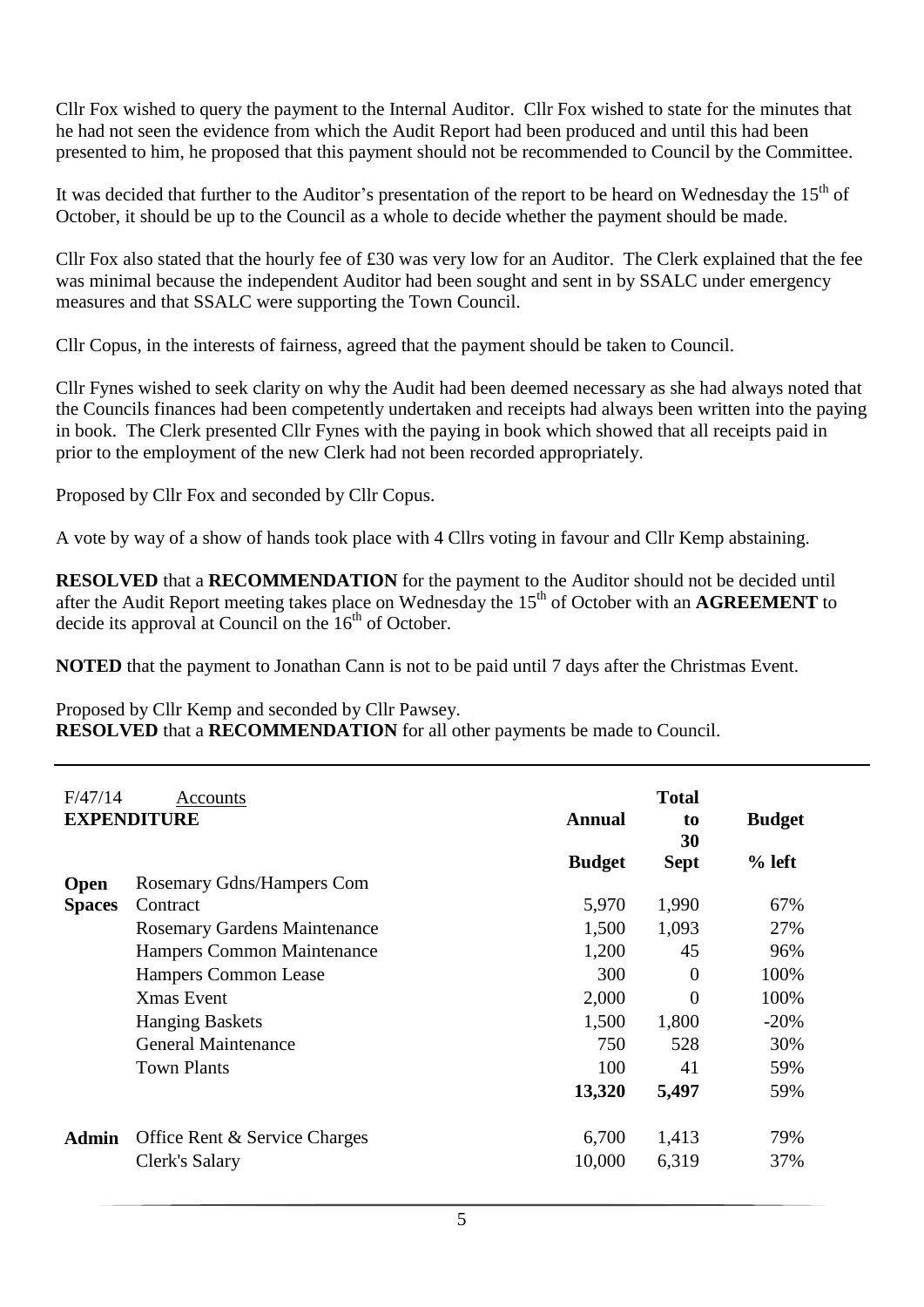|             | <b>Assistant Clerk's Salary</b>            | 3,600  | 2,360            | 34%    |
|-------------|--------------------------------------------|--------|------------------|--------|
|             | Insurance                                  | 1,800  | 1,964            | $-9\%$ |
|             | SALC/SLCC                                  |        |                  |        |
|             | Subscriptions/Contracts                    | 950    | 841              | 11%    |
|             | <b>Audit Fee</b>                           | 600    | 300              | 50%    |
|             | Office Expenditure                         | 500    | 642              | $-28%$ |
|             | Expenses/Postage                           | 400    | 52               | 87%    |
|             | Photocopier                                | 200    | 63               | 69%    |
|             | Telephone                                  | 350    | 210              | 40%    |
|             | Office Water                               | 150    | 47               | 69%    |
|             |                                            | 25,250 | 14,210           | 44%    |
| <b>Misc</b> | <b>Grants Awarded</b>                      | 4,000  | 2,384            | 40%    |
|             | <b>CCTV</b>                                | 5,000  | $\theta$         | 100%   |
|             | <b>Street Lighting</b>                     | 1,750  | 1,205            | 31%    |
|             | Neighbourhood Planning                     | 2,000  | 2,000            | 0%     |
|             | <b>Farmer's Market</b>                     | 500    | $\overline{0}$   | 100%   |
|             | Web Site                                   | 300    | $\overline{0}$   | 100%   |
|             | Church clock                               | 3,500  | 976              | 72%    |
|             | Contingency                                | 2,000  | 2,850            | $-43%$ |
|             | Hanging basket brackets                    |        |                  |        |
|             | Clerk's leaving Do                         |        |                  |        |
|             | <b>Bus</b> shelter                         |        |                  |        |
|             | Recruitment & training                     |        |                  |        |
|             |                                            | 19,050 | 9,415            | 51%    |
|             | Allotments Lease and Water                 | 1,500  | 347              | 77%    |
|             | <b>Allotments Maintenance</b>              | 500    | $\boldsymbol{0}$ | 100%   |
|             |                                            | 2,000  | 347              | 83%    |
|             | Petworth Pages Printing/Expenses           | 3,800  | 1,870            | 51%    |
|             | <b>Petworth Pages Distribution</b>         | 480    | 240              | 50%    |
|             |                                            | 4,280  | 2,110            | 51%    |
|             |                                            | 63,900 | 31,580           | 51%    |
|             | <b>Bank</b>                                |        |                  |        |
|             | Balances at<br>30 Sept<br>Nat West Current |        |                  |        |
|             | Account                                    | 4,589  |                  |        |
|             | Nat West Deposit                           |        |                  |        |
|             | Account                                    | 62,475 |                  |        |
|             |                                            | 67,064 |                  |        |

**NOTED and AGREED to be correct.** To be ratified by Council.